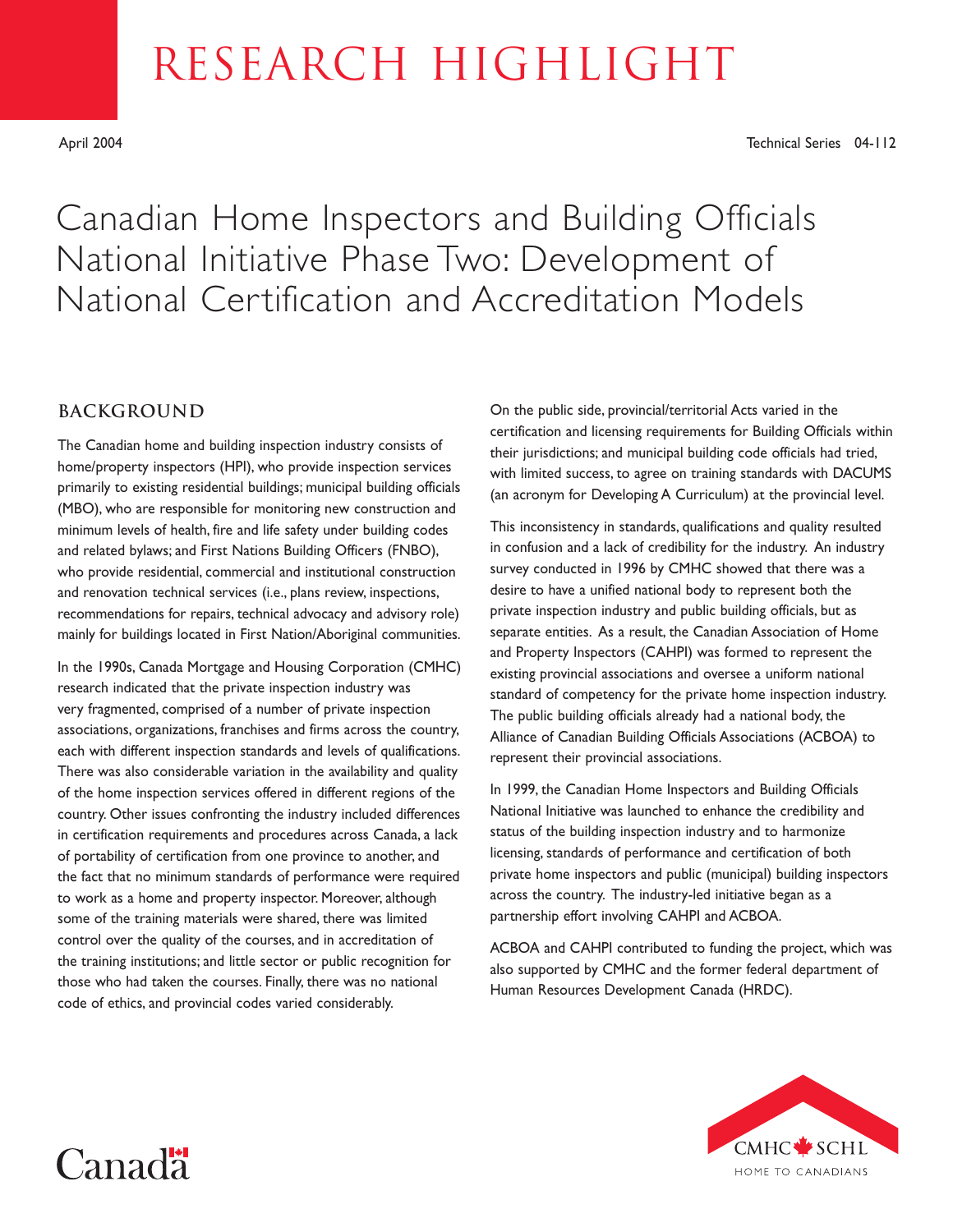A steering committee called CHIBO (Canadian Home Inspectors and Building Officials) was established in 2000 with the mandate to conduct occupational analyses and establish minimum National Occupational Standards, a national code of ethics, inspector criteria and consistent performance standards for home and property inspectors and building officials across Canada. CHIBO was comprised of seven representatives from the MBO sector and seven representatives from the HPI sector, as well as a non-voting independent chair and a number of ex-officio members.

Phase One of the Canadian Home Inspectors and Building Officials National Initiative is complete, and resulted in National Occupational Standards (NOS) for the HPI and the MBO sectors which will benefit both consumers and the home inspector and building official professions. The NOS are very detailed, describing the range and depth of skills, knowledge and ability necessary to perform their tasks at a professional level.

The First Nations National Building Officers Association (FNNBOA) was created in 2002 and subsequently joined the initiative after the completion of Phase One. National Occupational Standards for the FNBO were completed in March 2003 by reviewing those developed by the HPI and the MBO, determining the common core competencies, and adapting them to reflect the unique characteristics of the FNBO.

Further information concerning these Occupational Standards are now available on the associations' websites. See contact information, below.

#### **Phase two: Development of certification and accreditation models**

In December 2003, the Canadian Home Inspectors and Building Officials National Initiative moved into Phase Two, the development of certification and accreditation models to facilitate the application of the National Occupational Standards across Canada.

The work is being performed in conjunction with the Construction Sector Council (CSC). Created in April 2001, and financed by both government (through the federal department of Human Resources and Skills Development, HRSD) and industry, the Construction Sector Council is a partnership between labour and business in the sector. It is a national organization committed to the development of a highly skilled workforce that will support the current and future needs of the construction industry in Canada.

#### **The issues**

Demographic indicators show that the construction sector is confronting an aging workforce and an inadequate supply of skilled workers. These challenges are compounded by changes to the National Building Code, municipal out-sourcing of services, and recent Supreme Court judgments concerning training inadequacies in the sector. In addition, the Auditor General's report in 2003 stated that federal housing programs need to meet national building codes. These factors are putting pressure on the home

and property inspection industry, particularly the MBO and FNBO professions.

A major issue facing the home and property inspection industry, which is national in scope, is the limited degree of labour mobility among jurisdictions. The industry recognizes the need to increase the transferability of skills and the portability of certification. Accessible training programs are needed that reflect and comply with the National Occupational Standards developed in Phase One of the Canadian Home Inspectors and Building Officials National Initiative.

To address these issues, CHIBO has initiated the Certification and Accreditation Models Phase Two project to use the National Occupational Standards from Phase One and to design certification and accreditation models to reflect the national standards for the HPI and MBO sectors. The FNBO are participating on the CHIBO committee, but will be developing their own certification program in parallel with the CHIBO initiative. To conduct the project, which is funded by CHIBO (representing the three sectors of the industry), CMHC and HRSD through the CSC, a Memorandum of Understanding was signed in December 2003 between CHIBO-II and the CSC.

#### **Project structure**

The work of the Development of Certification and Accreditation Models Phase Two project will be overseen by an Operating Committee comprised of two CHIBO representatives; two CSC representatives; one FNNBOA representative (ex-officio); one HRDC official (ex-officio);and one CMHC official (ex-officio). The Operating Committee will work in partnership to set objectives and priorities, provide advice on the development of the accreditation and certification models, and provide regular information to the involved parties.

A Working Committee has been struck to develop an accreditation and certification model with reference to the National Occupational Standards. The Working Committee is co-chaired by the CSC and CHIBO. It is comprised of seven Home Inspectors (CAHPI) representatives, seven Building Officials (MBCO) representatives, two First Nations Building Officers (FNNBOA) representatives, one Construction Sector Council representative, one HRSD representative (ex-officio) and one CMHC representative (ex-officio). Additional expertise may be sought by the Working Committee as required.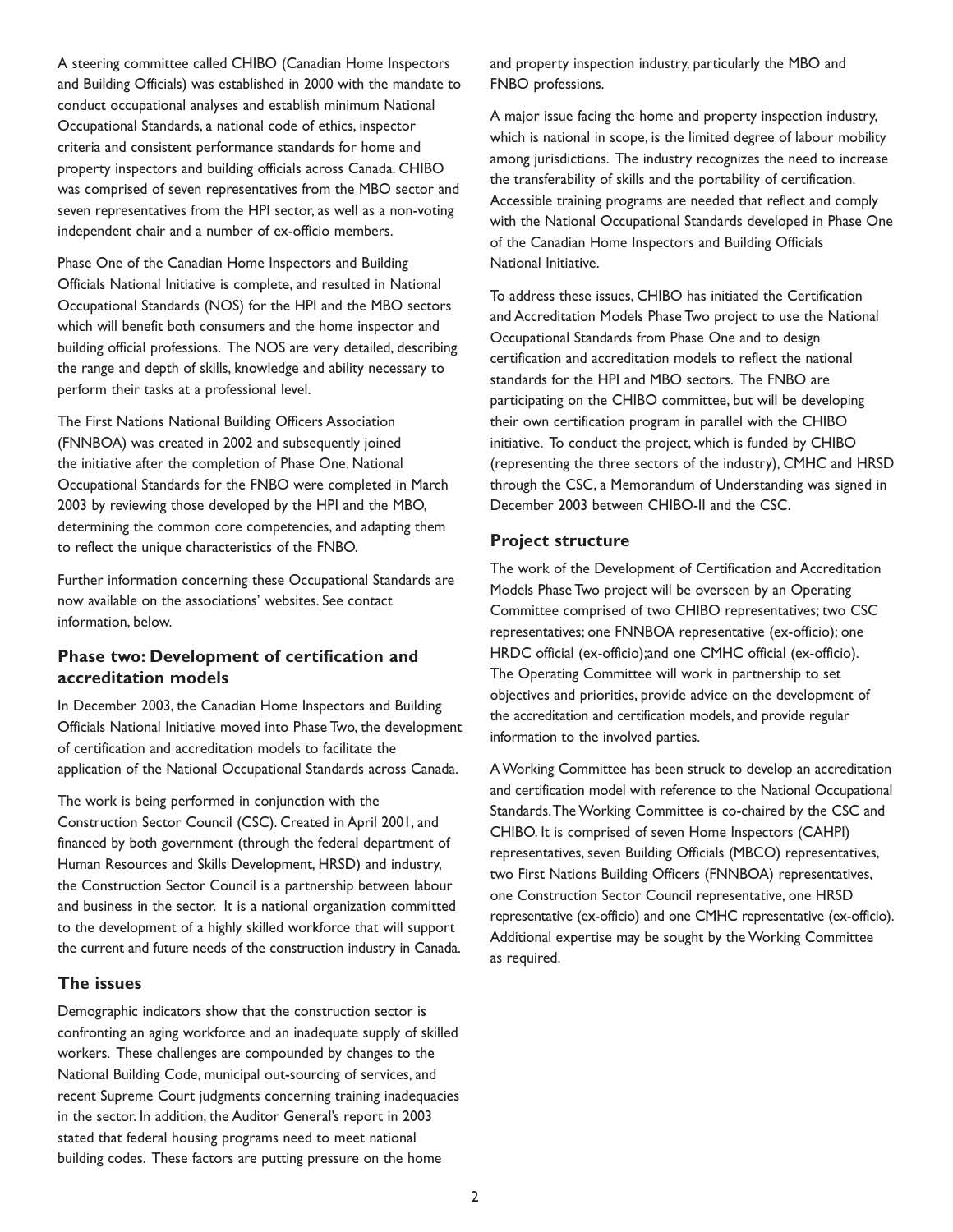#### **Project objectives**

The primary objective of the CHIBO Development of Certification and Accreditation Models Phase Two project is to establish certification and accreditation models that will lead to a recognizable and credible inspection industry and also increase worker mobility between jurisdictions. Specifically, the objectives of the project are:

- To conduct a high level comparative analysis of the current curriculum and training materials to determine their future use in the development of courses related to the National Occupational Standards for the HPI, MBO and FNBO sectors;
- To identify training institutions (private and public) which have an affinity for certification training coupled with the capabilities and infrastructure to implement curriculum and training programs in accordance to the National Occupational Standards;
- To identify and develop a certification model for MBO and HPI sectors (two models);
- To identify and develop an accreditation model for the MBO and HPI sectors (two models). The certification and accreditation models will be adapted to suit the needs of the FNBO at a later date;
- To develop an implementation plan for the roll-out of the certification and accreditation models. The implementation process will take place across both the HPI and MBO sectors; and
- To provide a framework or process for the MBO, HPI and FNBO sectors to complete program review of their existing certification programs against the defined tasks in the National Occupational Standards for those sectors.

#### **Project activities**

The Development of Certification and Accreditation Models Phase Two project involves four steps:

- Step 1: Documentation review, framework analysis and "gap" analysis,
- Step 2: Design and development of the certification models and implementation outlines,
- Step 3: Design and development of the accreditation models and implementation outlines,
- Step 4: Implementation plan of the certification and accreditation models,

Step 1 consists of a documentation review and gap analysis. This process will review existing curriculum and training materials in relation to the National Occupational Standards for the HPI, MBO and FNBO sectors; identify curriculum and training programs that need to be developed to ensure that the National Occupational Standards are met; and identify private and public training institutions that have an affinity for certification training coupled with the capabilities and infrastructure to implement curriculum and training programs in accordance with the National Occupational Standards. It is important to note that this list is not intended to be a comprehensive listing of all delivery agents, but rather to act as a starting point for the industry to determine which types of training institutions have the capabilities and the "appetite" to provide the necessary certification training for each sector. The findings of Step 1 will be presented to the project's Working Committee for feedback, and then to the Operating Committee.

Step 2 involves a review and assessment of certification models as they relate to the National Occupational Standards for the HPI, MBO and FNBO sectors. This step will review the organizational structures that represent HPIs, MBOs, and FNBOs and seek sector input to be used in the development of the certification model for each sector. Criteria for a certification model for the MBO and HPI sectors will then be designed and developed. The certification model will be adapted to meet the needs of the FNBO sector at a later date; this is not part of the present project.

Step 3 involves a review and assessment of accreditation models as they relate to the National Occupational Standards for the HPI, MBO and FNBO sectors. This step will follow the same process as Step Two to develop the accreditation models.

Step 4 includes an implementation plan or blueprint which outlines how each model will be implemented within the corresponding sector (HPI, MBO and FNBO). The implementation plan is to strictly serve as a guide to help these sectors prepare for implementation.

#### **Next steps**

The Certification and Accreditation Models Phase Two project will take place over an 18-month period, with completion and approval of the integrated accreditation and certification models and the implementation plans anticipated by Summer 2005.

Following approval of the certification and accreditation models and the implementation strategy, further work may be required to develop training materials, if gaps exist, to be consistent with the National Occupational Standards and the approved certification and accreditation models. Once the national certification programs and standards of performance are fully adopted and put in place by their respective sectors, the result will be a recognizable and professional home and building inspection industry to better serve the public.